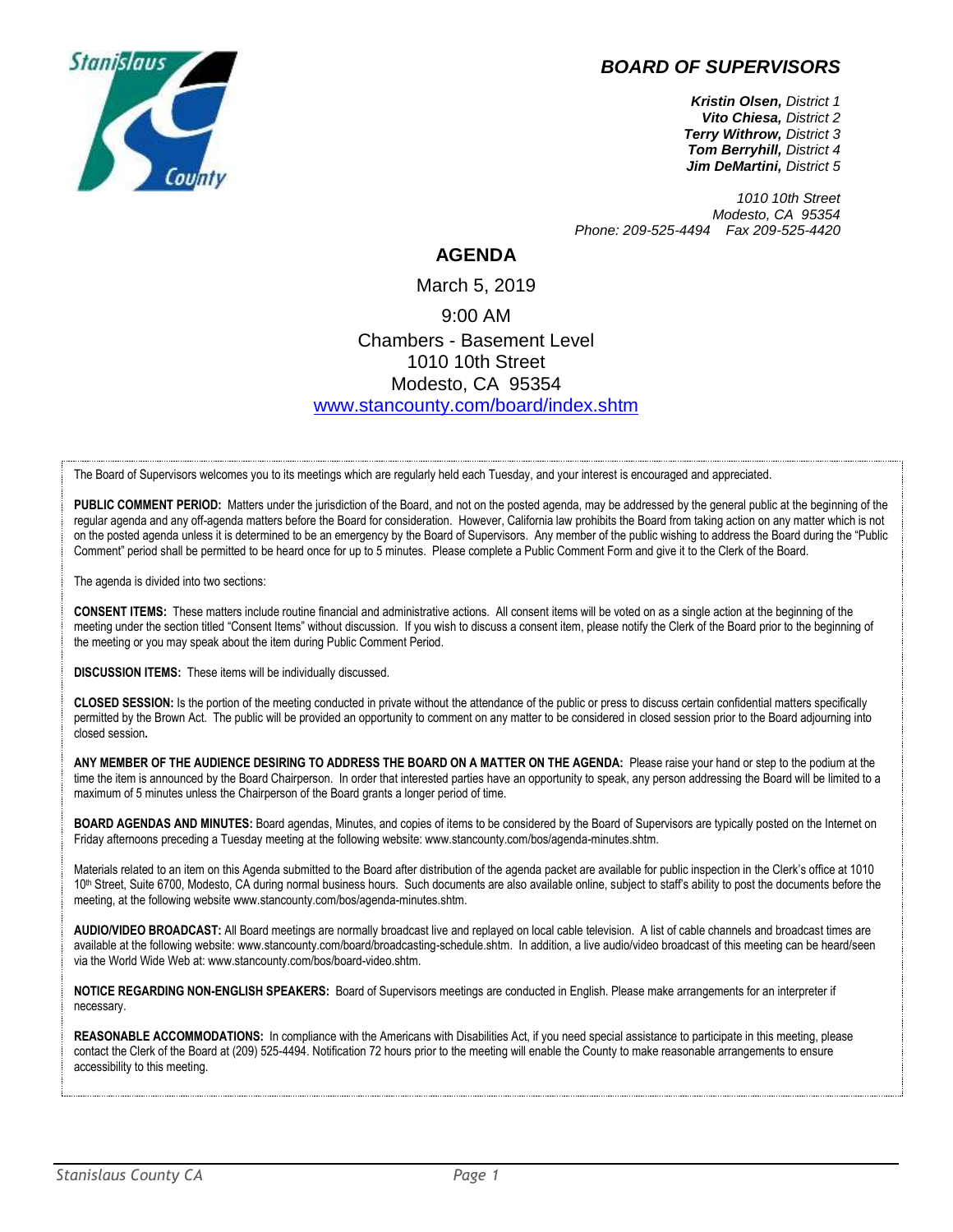- 1. Pledge Allegiance to the Flag
- 2. Moment of Silence for Department of Child Support Services Employee Betty Krause
- 3. Invocation
- 4. Presentation: 2019 State of the County Address by Supervisor Terry Withrow, Chairman of the Stanislaus County Board of Supervisors (View Item)
- 5. Public Comment Period
- 6. Consent Calendar
	- A. Miscellaneous
		- 1. Approval of the Minutes for February 26, 2019 [\(View Item\)](http://stancounty.com/bos/minutes/2019/min02-26-19.pdf)<br>2. Acceptance of the Resignation of John P. Doering from t
		- 2. Acceptance of the Resignation of John P. Doering from the Stanislaus County Law Library Board of Trustees [\(View Item\)](http://stancounty.com/bos/agenda/2019/20190305/A02.pdf)
		- 3. Acceptance of the Resignation of Judith Martinez from the Stanislaus County Equal Rights Commission [\(View Item\)](http://stancounty.com/bos/agenda/2019/20190305/A03.pdf)
	- B. Chief Executive Office
		- 1. Authorize the Use of \$1,000 in Community Development Funds for Expenses Associated with Turlock Government Night – Chief Executive Office [\(View Item\)](http://stancounty.com/bos/agenda/2019/20190305/B01.pdf)
		- 2. Approval to Disburse Excess Proceeds of \$116,604.96 from the November 6, 2015 Sale of Tax-Defaulted Properties – Treasurer / Tax Collector [\(View Item\)](http://stancounty.com/bos/agenda/2019/20190305/B02.pdf)
		- 3. Approval to Disburse Excess Proceeds of \$180,326.84 from the November 10, 2016 Sale of Tax-Defaulted Properties – Treasurer / Tax Collector [\(View Item\)](http://stancounty.com/bos/agenda/2019/20190305/B03.pdf)
		- 4. Approval to Initiate the New Health Services Agency/Public Health Facility Project at 917 Oakdale Road, Modesto, Establish a New Capital Project Fund, and Issue a Request For Qualifications and Proposals for Architectural Services and Planning and Related Matters – Chief Executive Office [\(View Item\)](http://stancounty.com/bos/agenda/2019/20190305/B04.pdf)
		- 5. Approval for the District Attorney to Accept a Grant Award in the amount of \$6,000 from the National Crime Victims' Rights Week Community Awareness Project - District Attorney [\(View Item\)](http://stancounty.com/bos/agenda/2019/20190305/B05.pdf)
		- 6. Approval of the Request from the City of Ceres to Consolidate and Hold Future Elections of City Treasurer on the Same Day as the Statewide General Election Conducted in Even-Numbered Years – Elections [\(View Item\)](http://stancounty.com/bos/agenda/2019/20190305/B06.pdf)
		- 7. Approval to Substitute the Cabinetry Subcontractor for Haggerty Construction Inc., for the Chief Executive Office-Human Resources 10th Street Place Tenant Improvement Project – Chief Executive Office [\(View Item\)](http://stancounty.com/bos/agenda/2019/20190305/B07.pdf)
	- C. Department of Public Works
	- D. Department of Planning and Community Development
	- E. County Counsel